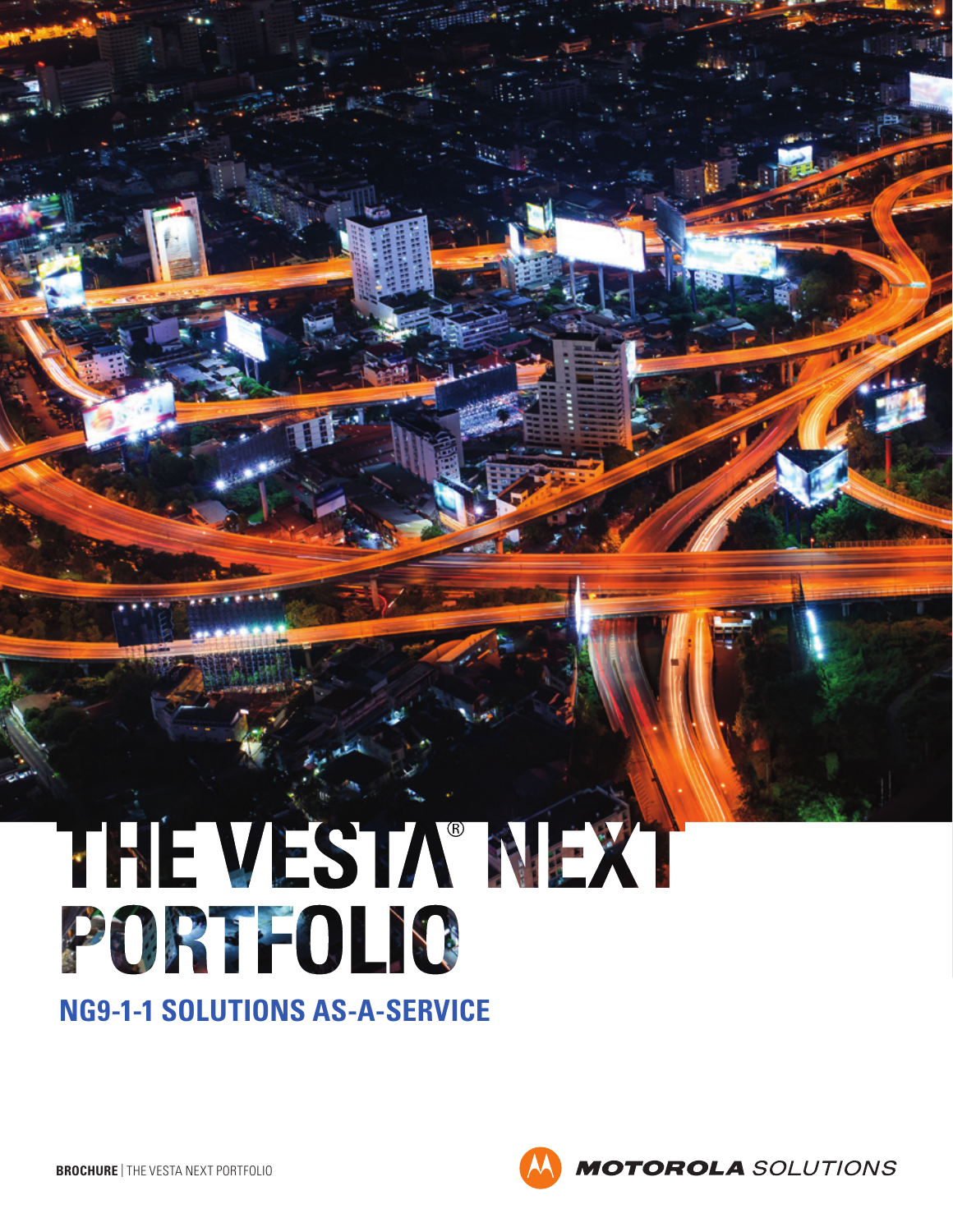

## **WE HAVE DONE THE THINKING FOR YOU**

Choosing a 9-1-1 system was once viewed as a one-time static selection and capital outlay. Now, in the Next Generation World, 9-1-1 Authorities are faced with a new challenge. They need Public Safety communications technology that isn't static but can adapt to multiple changes and for many years to come.

This paradigm shift begs the question – Who is the service provider you can count on to lead you through what will be enormous changes in emergency communications technology, architecture, infrastructure, policy and procedures?

That provider is Motorola Solutions, where our goal is to make your NG9-1-1 migration as easy and straightforward as possible. We are forward thinkers, doers and collaborators. We have the knowledge, momentum, plan and commitment to ensure your PSAP's success.

To do that, we are proud to introduce the VESTA® NEXT Portfolio, which delivers the critical elements of NG9-1-1 as-a-service.

Discover the benefit of having a long-term service provider excited about the opportunity to listen, collaborate and plan with you.

#### **NEXT GENERATION CALL ROUTING**

Our VESTA® Router Service and ESInet connectivity use proven technology that has delivered more than 35 million emergency calls and is based on 20+ years of providing PSAPs with 9-1-1 call routing.

#### WHAT YOU CAN COUNT ON

- You have visibility into your call routing data for greater control and transparency
- Security is a top priority; we use multiple layers of system security for redundancy and quick isolation of breaches
- State-of-the-art 24/7 network operations services offer you a new level of transparency, flexibility and control

#### **EMERGENCY SERVICES IP NETWORK (ESINET)**

#### We offer a complete solution for the build and monitoring of your ESInet IP circuits.

#### WHAT YOU CAN COUNT ON

- Detailed network assessment to engineer your primary and secondary networks
- Multi-carrier redundant network, where possible, utilizing your region's best available options
- Standards-based and integrated cyber security elements built for ESInet deployments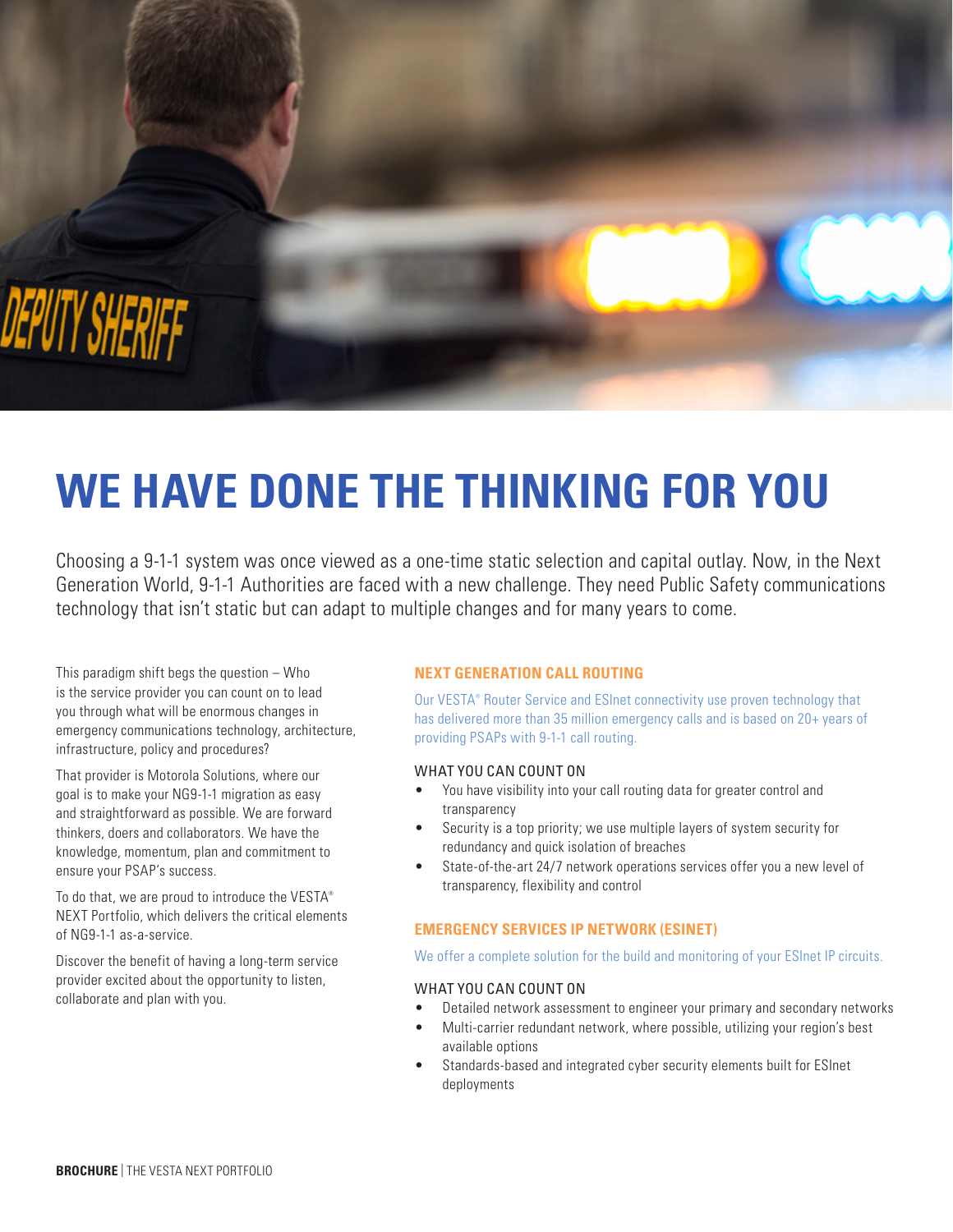#### **DATA INTEGRITY**

In Next Generation, 9-1-1 Authorities have increased responsibility to maintain data accuracy. With the VESTA® NEXT Location Service, you have control, flexibility and confidence in your NG9-1-1 migration.

#### WHAT YOU CAN COUNT ON

- Complete access to your data
- The ability to move call handling and routing to NG9-1-1 without losing valuable data integrity
- The advantage of real-time data updates to our ECRF when you are ready to transition to NG9-1-1 call routing

#### **9-1-1 CALL HANDLING**

With the VESTA® 9-1-1 Service, we deliver and maintain the call handling system, including its upgrades, allowing you to focus on PSAP operations.

#### WHAT YOU CAN COUNT ON

- The reliability of our industry-leading call handling solution, used by more U.S. PSAPs than any other 9-1-1 system
- User-friendly, yet customizable features that minimize Telecommunicators' learning curves, while increasing their success and that of their PSAPs
- Advanced call control technologies, including integrated Text-to-9-1-1, multi-jurisdictional use and geo-diverse capability

#### **DATA SERVICES**

The VESTA® NEXT Data Services are networking services that aggregate communications from multiple Text Control Centers to route emergency Text-to-9-1-1 messages to the VESTA 9-1-1 system. The result is ATIS/TIA J-STD-110-compliant Text-to-9-1-1.

#### WHAT YOU CAN COUNT ON

- An integrated Text-to-911 application within the VESTA 9-1-1 system
- An over-the-top Text-to-9-1-1 application for call handling systems that are not Message Session Relay Protocol (MSRP)-based interfaces for Text-to-9-1-1
- Reduced complexity associated with Text-to-911 by providing a fully integrated solution managed by Motorola Solutions

#### **GIS SERVICES**

GIS data is a critical element in the deployment and operation of an NG9-1-1 'geospatial' call routing solution. GIS data is required to immediately determine the correct PSAP to route an emergency 9-1-1 call. Therefore, accuracy and timeliness of GIS data updates are paramount. We offer expertise along with reliable, efficient tools to help you manage and maintain your GIS data for geospatial routing in the NG9-1-1 world.

#### WHAT YOU CAN COUNT ON

- Expert assistance to assess the quality and accuracy of your GIS data, including: Road Centerline Layer, Emergency Service Boundary Layer, Community Boundary Layer, Site/Structure Layer, MSAG Community Boundary Layer and PSAP Boundary Layer
- Improvements to your GIS data through data layer development and enhancement
- Ongoing consistency and quality of data with implementation of a Quality Assurance and Quality Control (QA/QC) process and a continuous data review and update process

### **WHAT IS THE VESTA® NEXT PORTFOLIO?**

A suite of services that delivers the NG9-1-1 elements 9-1-1 Authorities need as monthly-recurring charges.\*

As-a-service means:

#### **EASIER BUDGETING**

With no firm number on what Next Generation will cost, our service approach makes budgeting simpler and more predictable.

#### **LESS COMPLEXITY**

As your Telecommunications Service Provider, we offer complete Next Generation systems, including maintenance and support, allowing you to focus on your operations.

#### **GREATER PEACE OF MIND**

You have the leader in Public Safety communications working on your behalf to lower your risk and enhance the safety of your community.

The changes in Public Safety communications may seem overwhelming, but they don't have to be. Together, let's create and execute a plan to accomplish the critical tasks necessary to migrate to NG9-1-1.